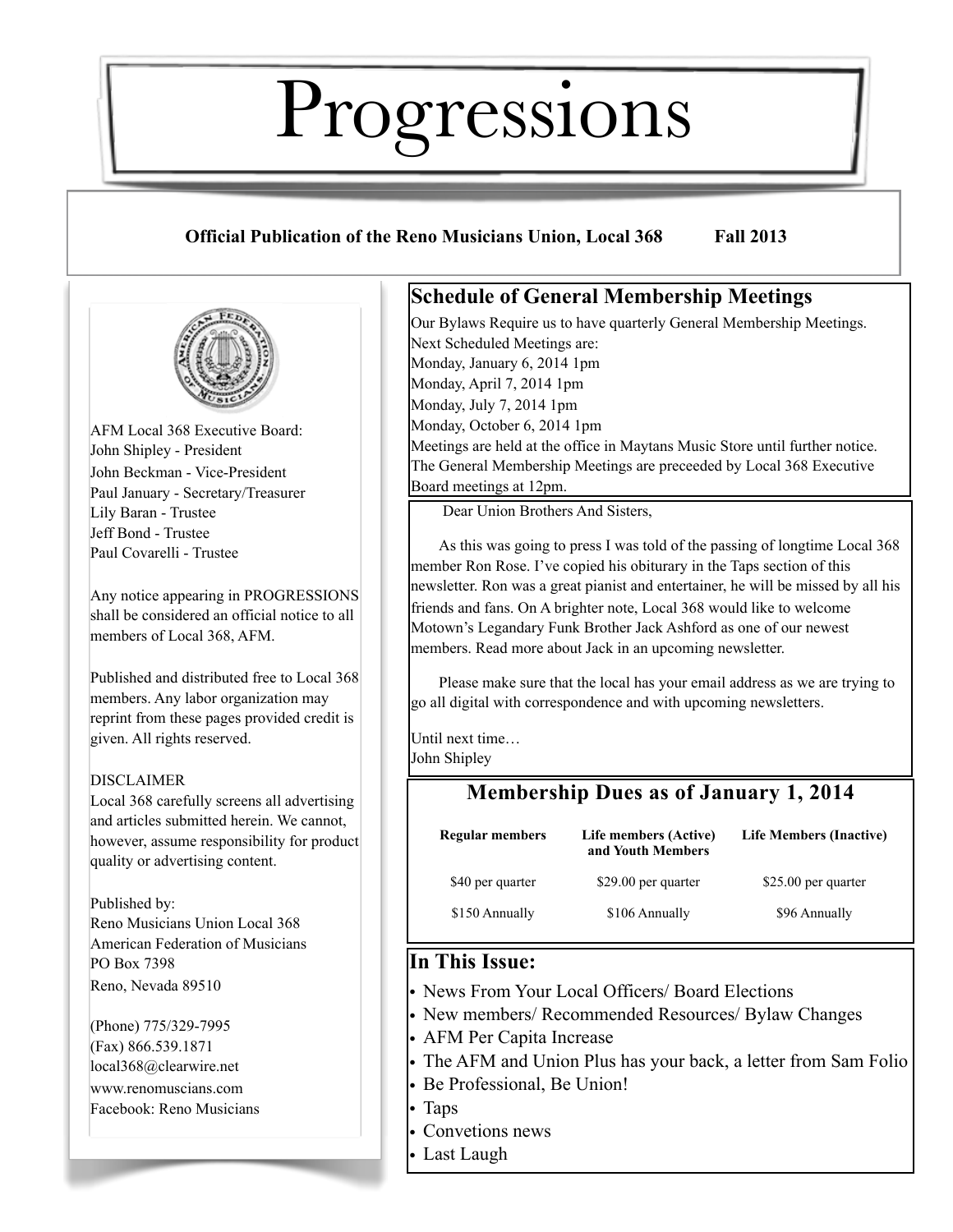## **News From Your Local:**

 $H$ 

## **Mark your Calendar! Board Member and Board Officer Elections**

On Monday, December 2, 2013 will be elections for you local 368 Board of Directors. Please join us at our office in Maytans Music Store for this important process in helping to keep local 368 alive and well. Secretary/Treasurer Paul January in advance of this meeting or nominations will be accepted from the floor at the time of this meeting.

As AFM International President Ray Hair said at the AFM convention in Las Vegas in July, "If we stick together, we have power. We can make things better. Believe it, brothers and sisters. In Unity, there is strength." Re-elect your current board and keep us on a track to grow Local 368.

 $\overline{\phantom{a}}$ 

#### **New Members:**

Jack Ashford Nancy Irwin Engrid Whisenant Janet Cox Lori Roy Cameron Yassaman Lindsey Bartlett Chakrapani Singh Thakur

#### **Reinstated:**

Leonard Moors Tex Weir Bruce McBeth Robert Lightfoot

## **Expelled:**

Robert Matthews Susan Kinney

 $\pm$ 

#### **Local 368 Membership Dues**

If your dues notice has slipped off the edge of your desk and into the trash can, we are reminding you to please pay your dues on time.

As of January 1, 2014 Regular Annual membership are \$150.00. Annual Life Time active dues are \$106.00 and Life Inactive dues \$96.00. Online membership dues payments are another option for you. Go to [www.afm.org](http://www.afm.org) to pay your dues with your credit card. Please keep your membership in good standing. It really helps when you pay your dues on time.

Life membership status is available to members who are 65 years or older and have continuous AFM membership for 35 years. Call the office at (775) 329-7995 or email us at [local368@clearwire.net.](mailto:local368@clearwire.net)

#### **Recommended Resources**

 $H$ 

 $-1$ 

 $-1$ 

If you have a musical need don't forget to partonize Maytan Music our homeotown music store. They have been providing Local 368 with free office space for over 10 years.

Our thanks go out to Marianne and the entire Maytan family!!!

> Visit them on the web at: [www.maytan.com](http://www.maytan.com)

## **Proposed changes to Local 368's Bylaws**

There are two changes that your board thinks should approved by the membership. #1 would help us run the local smoother and #2 would attract more members.

#### **Change #1 Currently our bylaws state :**

2.5.2 The second delegate to such conventions and conferences shall be elected by the Membership via the procedure detailed in Article 8 (this reference is incorrect, it should say "*Article 4")* of these Bylaws.

2.5.3 Alternate delegates shall be those nominees for the position of delegate in sequence by vote totals in the election.

**Your board suggests these changes:** 2.5.2 Alternate delegates to such conventions and conferences shall be elected by the Membership via the procedure detailed in Article 4 of these Bylaws.

2.5.3 If no alternate delegate is chosen at the election; the President, or a local 368 member appointed by the board, shall be the alternate Delegate to conventions and conferences of the AFM.

#### **Change #2**

 $\pm$ 

#### **Currently our bylaws state :**

3.7.1 Any member of Local 368 who has been a Full Member in good standing for thirty-five (35) consecutive years and who has attained the age of sixty-five (65) years shall be known as a Life Member.

#### **Your board suggests these changes:**

3.7.1 Any member of Local 368 who has been a Full Member in good standing of the A.F.M. Local 368 for thirty-five (35) years and who has attained the age of sixty (60) years shall be known as a Life Member.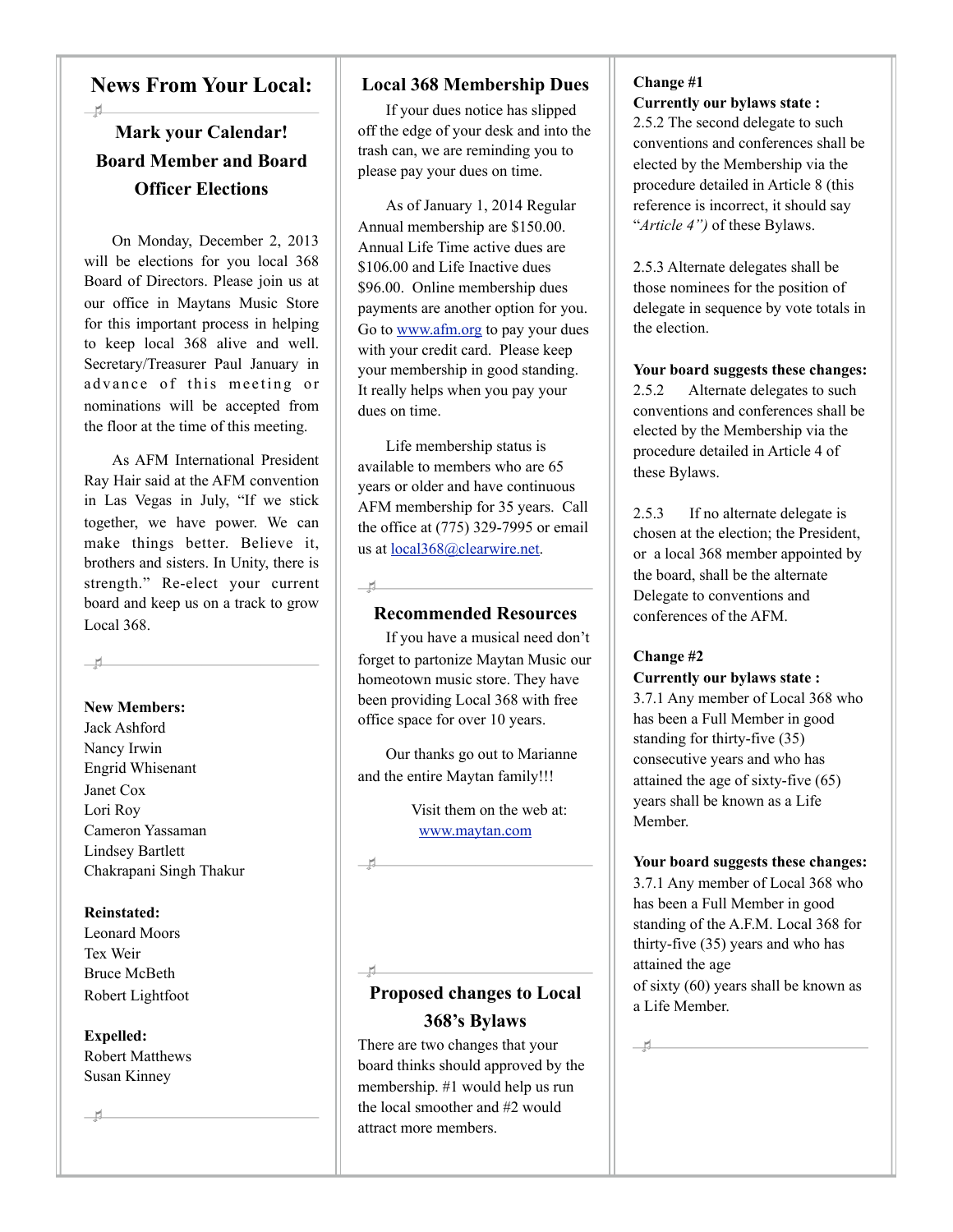## **Find us on facebook at Reno Musicians and "Like Us"**

Local 368 now has a page on facebook, come join the Reno area musical community and your friends online.

- Place photos of you and your fellow members performing in this area and across the country.
- • Promote your accomplishments and upcoming events



## **Looking for gigs? Try AFMEntertainment.org**

Let the AFM book your next job. AFM members should sign up today and start getting gigs from AFM Entertainment, the new booking and referral service of the AFM.

Register online at: <http://www.afmentertainment.org>

 $-1$ 

## **AFM Per Capita Increase**

Because of the raise in per capita amount that was overwhemlingly approved at the July 2013 convention all of our dues will be increasing by \$10 per year.

New Per Capita and Work Dues Rates: The new AFM Per Capita and Work Dues rates are in effect as of January 1, 2014.

President Ray Hair and the International Executive Board has provided us with this seven-point list of proposed expenditures which will be funded by the Per Capita increase.

1) \$650,000 AFM relocation fund 2) \$100,000 Canadian IR 3) \$100,000 reinstate IR travel 4) \$350,000 re-establish staffing levels 5) \$100,000 create a payroll service 6) \$100,000 legal compliance 7) \$100,000 organizing and recruitment efforts

This is the equivalent to only \$.83 per month per member!

## **General Membership Meetings**

You have made an investment in AFM membership and are entitled to get your money's worth. Make your investment work by participating in your local.

'Our Next meeting is on Monday, January 6, 2014 1pm. Put it in your calendar!

This local exists to serve its members. That is our first priority.

We are Musicians FOR Musicians

We urge you to get full value from the Federation by taking advantage of AFM services that can benefit you.

Your Local officers will always be available to answer any questions you might have.

 $H$ 

 $-$ rl

## **HOW C AN YOU ACTIVELY PARTICIPATE IN LOCAL 368?**

You have the:

•

- 1. right to attend and observe Local 368 Executive Board meetings.
- 2. Ability to submit general suggestions or ideas helpful to Local 368.
- 3. Ability to submit specific suggestions or ideas helpful to Local 368 regarding its bylaws or business.
- 4. right to schedule an appearance before the Executive Board to speak on matters or issues germane to the union or union membership.
- 5. right to run for the Executive Board or an Executive Office of Local 368, provided you meet the necessary criteria as per our Bylaws.

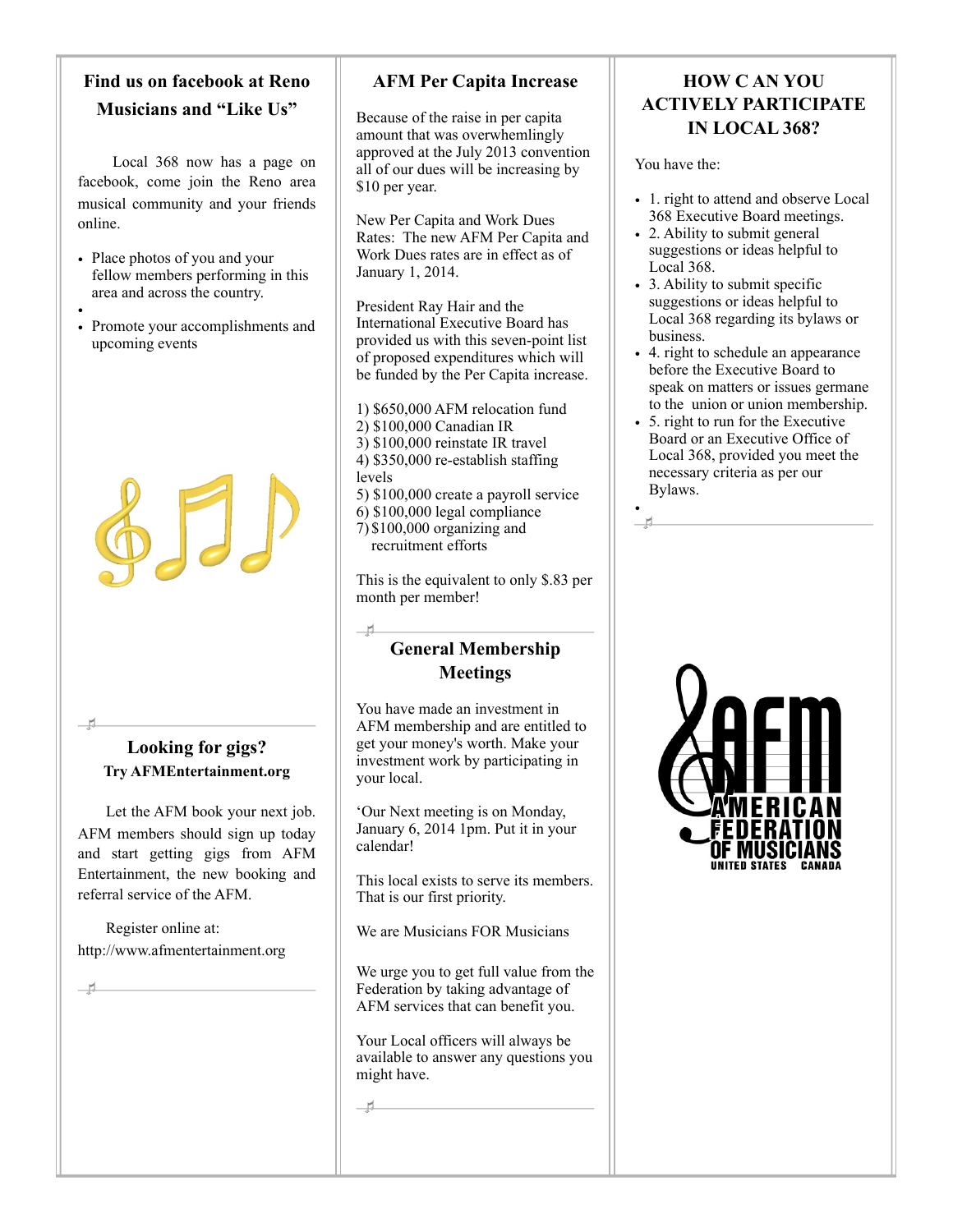### **The AFM and Union Plus Has Your Back**

*An email from Sam Folio, AFM International Secretary-Treasurer*

Whether it is negotiating fair agreements, protecting ownership of recorded music or securing benefits such as healthcare and pension; AFM is always working hard for you and your families.

But did you know that Union Plus is also working hard for you and your family? Through our strategic partnership with the Union Plus programs, active and retired AFM members in the US are eligible for over 25 special benefits and programs that Union Plus offers, including: travel and entertainment discounts, AT&T wireless discounts, and the Union Plus Credit Card program.

The Union Plus Credit Card program features two new credit cards with improved hardship grants for eligible cardholders. Since 2009 these grants have provided more than \$1.7 million to help union member cardholders facing financial hardships. After carrying this card for just three months, cardholders may be eligible for:

Job Loss Grants of \$300 to help eligible cardholders who have recently been laid off.

Strike Grants of \$300 to provide assistance to eligible cardholders who are on a union-sanctioned strike or experiencing a lockout.

Disability Grants of \$1,600-\$2,700 to help eligible cardholders who have lost significant income due to a longterm illness or disability.

Hospital Grants of \$1,200 to aid eligible cardholders with large, unreimbursed hospital expenses.

Disaster Relief Grants of \$500 to help eligible cardholders facing financial hardship due to a natural disaster.

These grants are part of the assistance program from Union Plus that helps eligible union members facing hardships due to layoffs, hospital costs, disability, mortgage payment problems or high college costs. Through these new and expanded grants, Union Plus will help even more union families. And all grants approved for eligible cardholders are paid by check, and they never have to be paid back.

Please join me in becoming a Union Plus Credit Card carrier by learning more at AFMcard.com or by calling 1-800-522-4000.

\* Credit approval required. Terms and conditions apply. Union Plus Credit Cards are issued by Capital One, N.A.

Certain restrictions, limitations, and qualifications apply to these grants. Additional information and eligibility criteria can be obtained at [Union-Plus.org/Assistance.](http://Union-Plus.org/Assistance)



Available through the end of 2013, the AT&T Union Campaign Phone program is designed for any local union looking to purchase voice only devices to run phone banking or campaigns without having to invest in wired services. Instead you will receive wireless phones that allow you to be more mobile with the campaign and use them at any location.

If you are about to run a campaign or event and need to get some phones for this, please take a look at the details of the program:

Voice/Text only devices option

Wireless phones for \$0

 $-11$ 

No contract—cancel after project is completed with no penalties

Suspend lines for up to six months or until the next campaign for \$.01 / month per line.

Customized pooled voice plans to meet your needs Delivery within 1-3 business days AT&T 100% fully unionized wireless carrier For further information on this program, contact Angie Ison, AT&T/AFL-CIO Regional Account Manager, at 646-707-1586 or [ai200m@att.com.](mailto:ai200m@att.com)

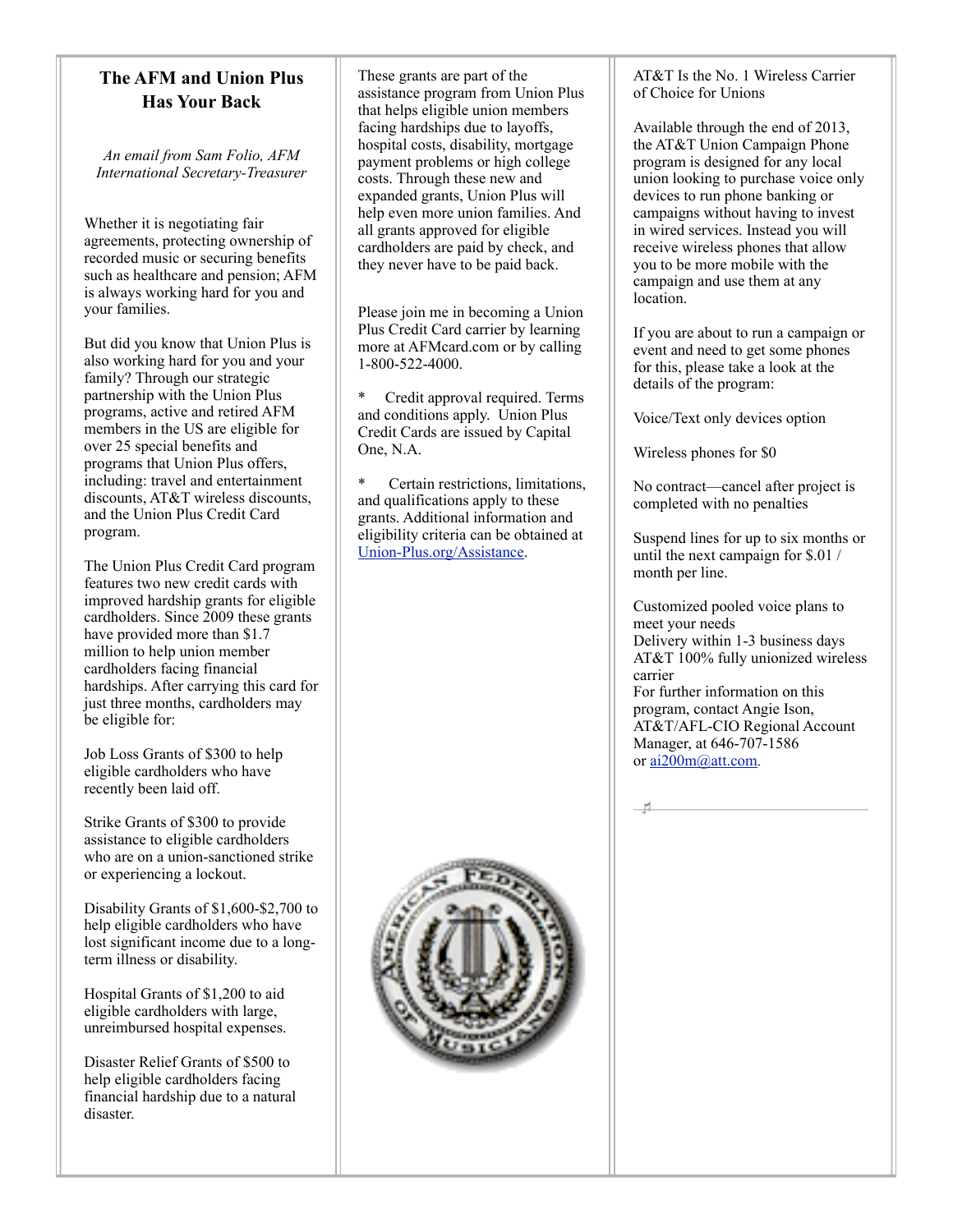## **Be Professional, Be Union! By Jennifer Garner, Esq.**

Jennifer Garner is a violinist and legal consul to the AFM

In almost every profession, there are certain credentials that distinguish those who strive for the highest degree of professionalism. One of those credentials is usually membership in a professional association. Although joining an organization is not likely to make one smarter or more talented, active engagement in a community of one's peers does tend to separate those who care about the bigger picture from those who just care about what they can take from it.

Organized groups of professionals in various fields, including educators, physicians, brokers, accountants, lawyers, and airline pilots, have each developed and articulated general standards of competence and conduct in order to enhance the dignity of their respective professions and engender the confidence of the public. Though not always formally written, these standards recognize the fact that professionalism encompasses more than just being able to perform in the job; it includes a broader duty to the industry and the patrons who are served by it. Professional associations exist to promote professionalism, and membership in these organizations is legitimately viewed as a gesture of commitment to the standards adopted by one's professional peers.

The Musicians' Union is the preeminent professional association for musicians. For over one hundred years, Union musicians have set the standard of professionalism throughout the music industry. Our Union not only protects the interests of its members, it also serves the broader interests of the industry and

the public by advancing the principles of professionalism established by generations of the finest musicians in the world.

Of course, the way we conduct ourselves in the performance of our jobs is the primary indication of our sense of professionalism. As musicians, we must not only be musically prepared, but also must also maintain our instrument or voice in top condition. We have to continuously strive for technical perfection and be consistently on top of our game no matter what time of day or night. A musician's schedule can be grueling; yet, Union musicians understand that taking care of our health and our instrument are as relevant to our overall competence as a regular practice routine.

In addition, the way in which we treat others in the performance of our job, for better or for worse reflects on the dignity of the entire industry. While professional musicians are highly competitive by nature, denigrating a colleague with personal attacks is demeaning to the profession and casts the field as a whole in a negative light. On the other hand, being respectful of our peers has the effect of making us appear more confident in our own ability while enhancing our standing as a community of true professionals in the eyes of the public.

Professionals have a further obligation to improve their profession. Union musicians do this in many ways, from teaching music and mentoring aspiring young professional to composing new music, selling and repairing the instruments that we play, assisting with the bargaining of better deals with our employers, and advocating for the legal and legislative interests of musicians. There are countless other opportunities for people of

diverse talents to contribute to the vitality of our industry.

Membership in the most outstanding professional association in your field is an indication of respect for your peers, a commitment to further individual development, and a desire to contribute to the betterment of the profession for the sake of the public interest that you serve. The Musicians' Union fosters these values of professionalism by supporting performance-readiness, expecting fairness and civility when dealing with others, and encouraging musicians to give something back to the profession that provides their livelihood.

Join the Musicians' Union as early in your career as possible. Membership will not do what years of practice can do, but it will definitely make an already talented performer a better professional musician

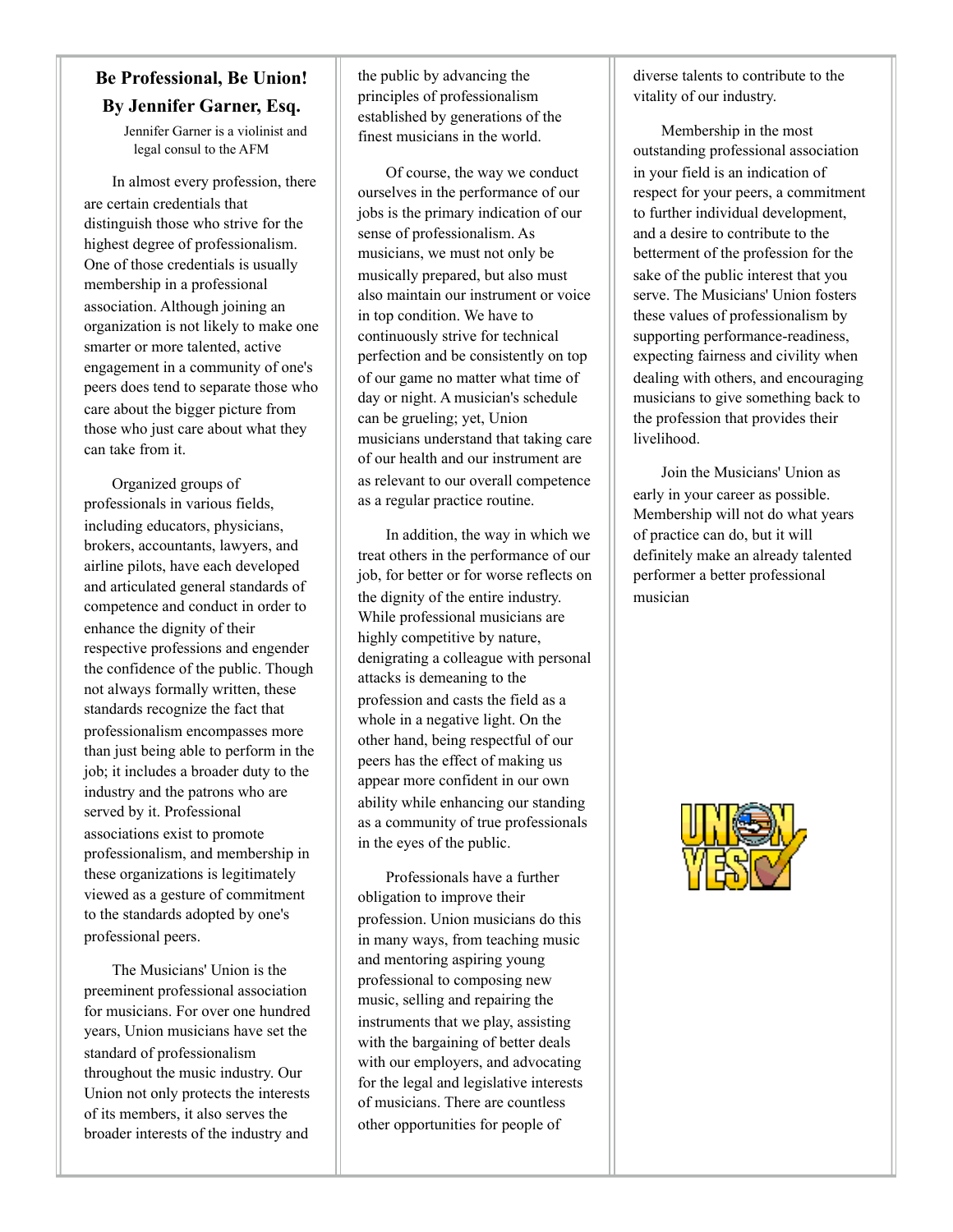#### **Ron Rose ~ A Tahoe Legend**

Rupert Ronald Rose (Ron Rose) was a gift to this world. He led a life that embraced a passion for music, involved a compelling love of family, and encompassed a light-hearted sense of humor. He and his wife of 63 years, Dorothy Rose (a.k.a. "Toots") took this world by storm, followed their dreams, and built a prolific, bountiful life that demands nothing short of admiration.

Ron Rose (a husband, father, grandfather, great-grandfather, friend, musician, poet, intellect and reflective soul) was born June 18, 1930 in Warren, Ohio. Ron lived a thrilling journey to the age of 83. Surrounded by family, he passed peacefully in his home on October 22, 2013

#### **Music**

Ronald began playing piano at the young age of four. He was often described as a scholar of his craft. Honing his skill, he mastered song and his instrument throughout his teen years. He began performing live at a young age. As an adult, Ron touched many with his music, and, with Toots by his side, he traveled throughout the United States sharing his jazz standards music coast-tocoast in places such as Biloxi, Virginia Beach, Las Vegas, San Francisco, Reno, Lake Tahoe, Eugene, and Central City.

He and Toots settled and built a life in pristine Lake Tahoe. It was there that Ron would have a fulfilling 43 year career with his band playing the "Top of The Wheel" of Harvey's Casino Resort and later in his career as a piano soloist at Genoa Lakes Golf Course. He became a staple of Lake Tahoe's entertainment scene from the late 1950's through the 2000's and was often termed "Tahoe's Piano Man." He produced

multiple records, shared the stage with well-known performers, and most importantly was able to live his life sharing his passion for song and melody with his dedicated listeners, his community - all of whom he considered friends.

#### **His true love...**

While Ron lived a life filled with composition and song, his true masterpiece was his large, loving family. Ron is survived by his lovely wife, Toots, and five children (Sandra Bacus, Rhonda Rose Tremoureux, Jeffrey Rose, Lynda Rose Salmon, and David Rose). His family extends to 13 grandchildren and 10 great-grandchildren. Ron and his family always made a point to hold regular family gatherings. It was through these times when Ron would sit with great pride, and reflect upon his true orchestra which is that of his family. He often spoke of such inspiration and it was common to hear Ron express, "This is what it's all about - family." Just as he had a love for each melody composed, he cared for each family member individually; another one of his innate gifts.

His true love was for his dearest, devoted, sweetheart, partner Toots Rose. They met in Warren, Ohio where Ron played for the local roller rink and later at Toots' high school dance. For 63 years the danced, they toured, they loved, and they laughed together. They are sincere partners in crime, a match made in heaven, soul mates, and they share a type of undying love that many would be honored to witness. In short, they are each other's greatest fans.

#### **The music plays on...**

An inspiration for many and an entertainer at heart; Ron lived a lifetime of song, passion, integrity, and genuine authenticity. HIs love for music, family, a good laugh, and his excitment for life was fundamentally infectious. He will be greatly missed.

The life of Rupert Ronald Rose will be celebrated on October 30, 2013 from 1:00-3:00pm at Montana Health & Fitness Community Center (Resort Course Genoa Lakes). 468 Mountain Meadows Dr. Genoa, NV, 89411. We would like to extend our gratitude to Autumn Hill Mortuary and Gentira Hospice for their kindness and compassion. Memorial donations can be sent to Dorothy "Toots" Rose at 901 Jeanell Dr., Carson City, Nv 89701.

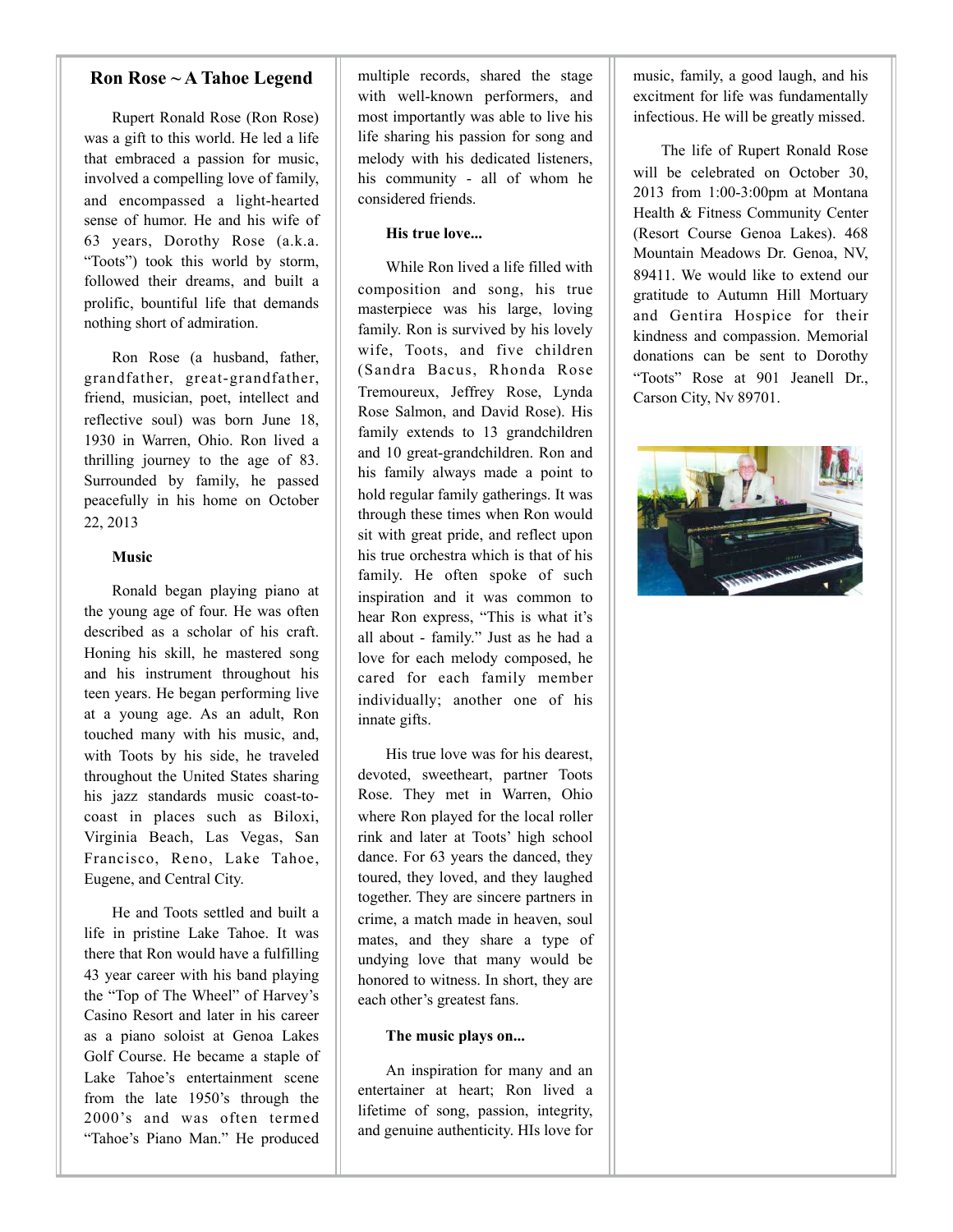## **News From the AFM 2013 Convention**

AFM Delegates from across the US and Canada came together at the Riviera Hotel and Casino in Las Vegas, July 22-25, for the 99th Convention of the American Federation of Musicians of the United States and Canada.

A presentation by the International Executive Board (IEB) and Directors, on the need for a proposed increase in per-capita dues increase, won over many skeptical convention delegates. This new financial package will raise approximately \$1.2 million for the Federation annually, and will be used to bolster organizing and contract enforcement efforts, as well as augmenting services to Local officers and musicians.

International President Ray Hair was re-elected by acclamation. Hair has served as President of the AFM since August 2010. He has been a professional musician since 1964, performing as a freelance, club-date, recording, and traveling musician. Previously the President of AFM Local 72-147 for over 27 years, he was first elected to the AFM's International Executive Board in 1989.

In a testament to this spirit of unity and leadership, all members of the International Executive Board were re-elected: Vice President Bruce Fife, Local 99 (Portland, OR); Secretary-Treasurer Sam Folio, Local 368 (Reno, NV); Vice President from Canada Alan Willaert, Local 149 (Toronto, ON); Tino Gagliardi, Local 802 (New York, NY); Tina Morrison, Local 105 (Spokane, WA); Joe Parente, Local 77 (Philadelphia, PA); Dave Pomeroy, Local 257 (Nashville, TN); Vince Trombetta, Local 47 (Los Angeles, CA). John Acosta (Local 47) was elected to serve as the AFM de legate to the AFL-CIO Convention.

"I am honored to have been ree lected AFM International President," states Hair. "These are exciting and challenging times for professional musicians. Our message of unity has resonated with the delegates. We will look inward to harness the energy of our Executive Board and local officers to build a unity of purpose and a spirit of service for our members and for professional musicians everywhere."

Additionally, the Delegates to the Convention donated an unprecedented \$60,200 to Local 30-73 for their support of the musicians of the Minnesota Orchestra and the Saint Paul Chamber Orchestra. In addition to the loss of work dues from two lost seasons, the Local has incurred crippling legal bills in negotiating for both orchestras during two lock-outs.

 $-$ rl

The business of the 99th Convention of the American Federation of Musicians (AFM) of the United States and Canada, taking place in Las Vegas, Nevada from July 22nd to July 25th, was interrupted in the morning of July 24th, when a delegate rose to announce his conference of Locals would donate \$500 to Local 30-73 in Minneapolis/ St Paul MN. The musicians of the Minnesota Orchestra and the Saint Paul Chamber Orchestra, members of Local 30-73, have been locked out by the Minnesota Orchestra Association for nearly a year without wages or benefits from their sole full-time employer.

President Hair, matched the donation with a personal contribution of \$500 and challenged the other conferences and Locals to show their support for Local 30-73. This example quickly snowballed into nearly two hours of spontaneous giving, as more than 130 delegates rose to the floor to make donations. Individuals and Local unions from the US, Canada, and Puerto Rico spoke passionately about their desire to support the musicians and Local of Minneapolis, in what they perceive as an attack on all professional musicians and their right to earn a living wage.

"What's happening in Minnesota is not only an attack on the Minnesota Orchestra musicians," said AFM President Ray Hair, "it is an attack on professional musicians everywhere. The overwhelming support shown on the Convention floor, from all of the United States and Canada, as well as our members in Puerto Rico, attests to the AFM's unity and resolve in this fight."

President Hair also noted that the AFM has closed all accounts at both US Bank and Wells Fargo Bank, and several delegates confirmed they had as well at their Locals. Richard K Davis, President and CEO of US Bank, Minneapolis and Jon R. Campbell, Executive Vice President and Director of Government and Community Relations, Wells Fargo Bank, Minneapolis serve as Chair and immediate past chair of the board of directors of the Minnesota Orchestra Association.

In total, the delegates of the 99th AFM Convention raised more than \$60,000 in support of the locked out musicians of the Minnesota Orchestra and Minneapolis Local 30-73.